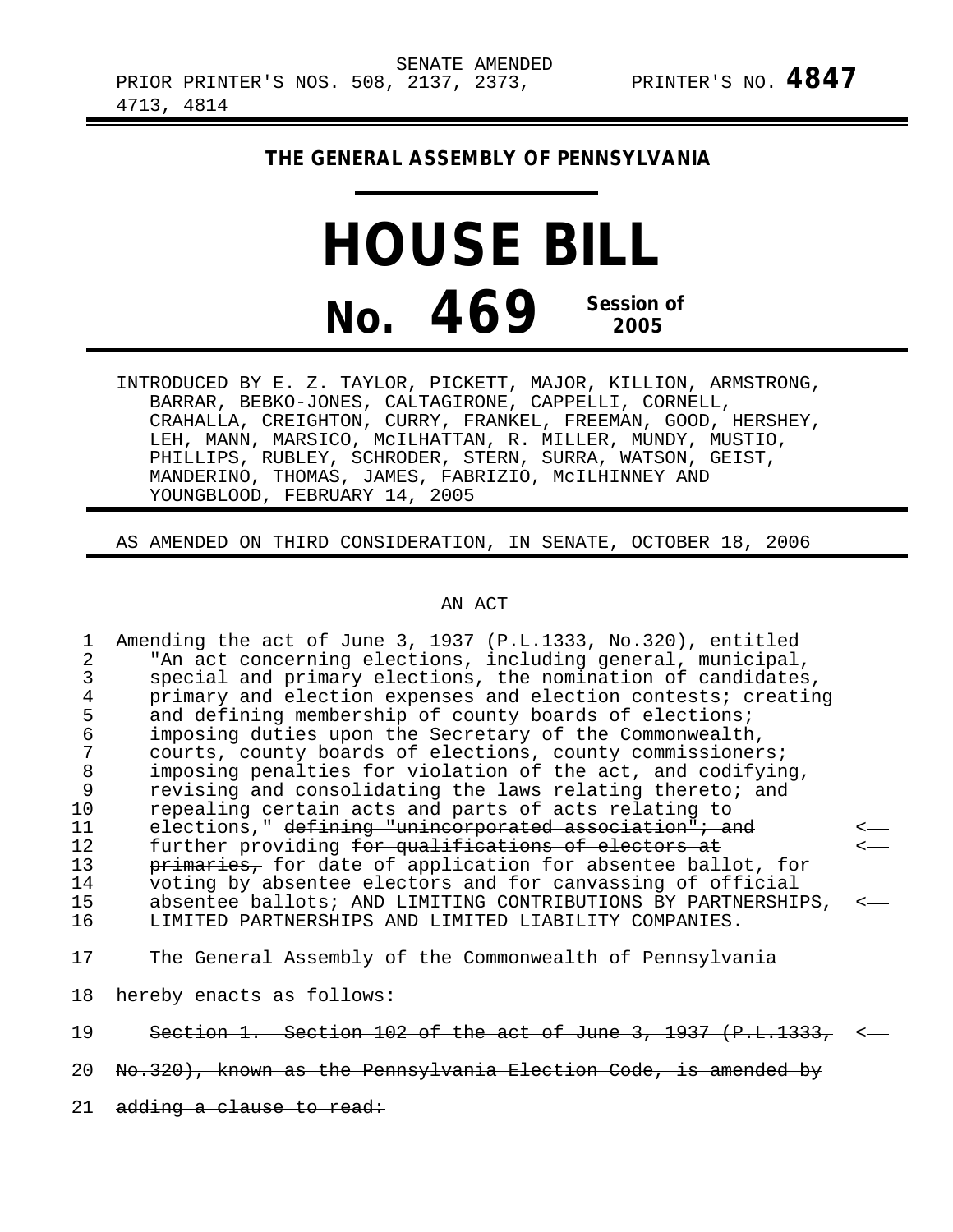1 Section 102. Definitions. The following words, when used in 2 this act, shall have the following meanings, unless otherwise 3 elearly apparent from the context:

4 \* \* \* \*

 $5$  (z.5) The words "unincorporated association" shall mean any 6 form of unincorporated enterprise owned by one or more persons, 7 other than a partnership, a limited liability partnership or a 8 limited liability company that is treated as a partnership for 9 Federal income tax purposes. 10 Section 2. Section 702 of the act is amended to read: 11 Section 702. Qualifications of Electors at Primaries. (a) 12 The qualifications of electors entitled to vote at primaries 13 shall be the same as the qualifications of electors entitled to 14 vote at elections within the election district where the primary 15 is held, provided that no elector who is not registered and 16 enrolled as a member of a political party, in accordance with 17 the provisions of this act, shall be permitted to vote the 18 ballot of such party or any other party ballot at any primary. 19 (b) An individual who otherwise meets the requirements of 25 20 Pa.C.S. § 1301 (relating to qualifications to register) who will 21 be at least eighteen years of age on the day of the next general 22 or municipal election may register and vote for the 23 corresponding primary. 24 Section 3. Sections 1302.1 and 1306 of the act, amended 25 February 13, 1998 (P.L.72, No.18), are amended to read: 26 Section 1302.1. Date of Application for Absentee Ballot.

27 **[Applications for absentee ballots unless otherwise** 

28 specified

29  $(a)$  Except as provided in subsections (b) and (c),

30 applications for absentee ballots shall be received in the 20050H0469B4847 - 2 -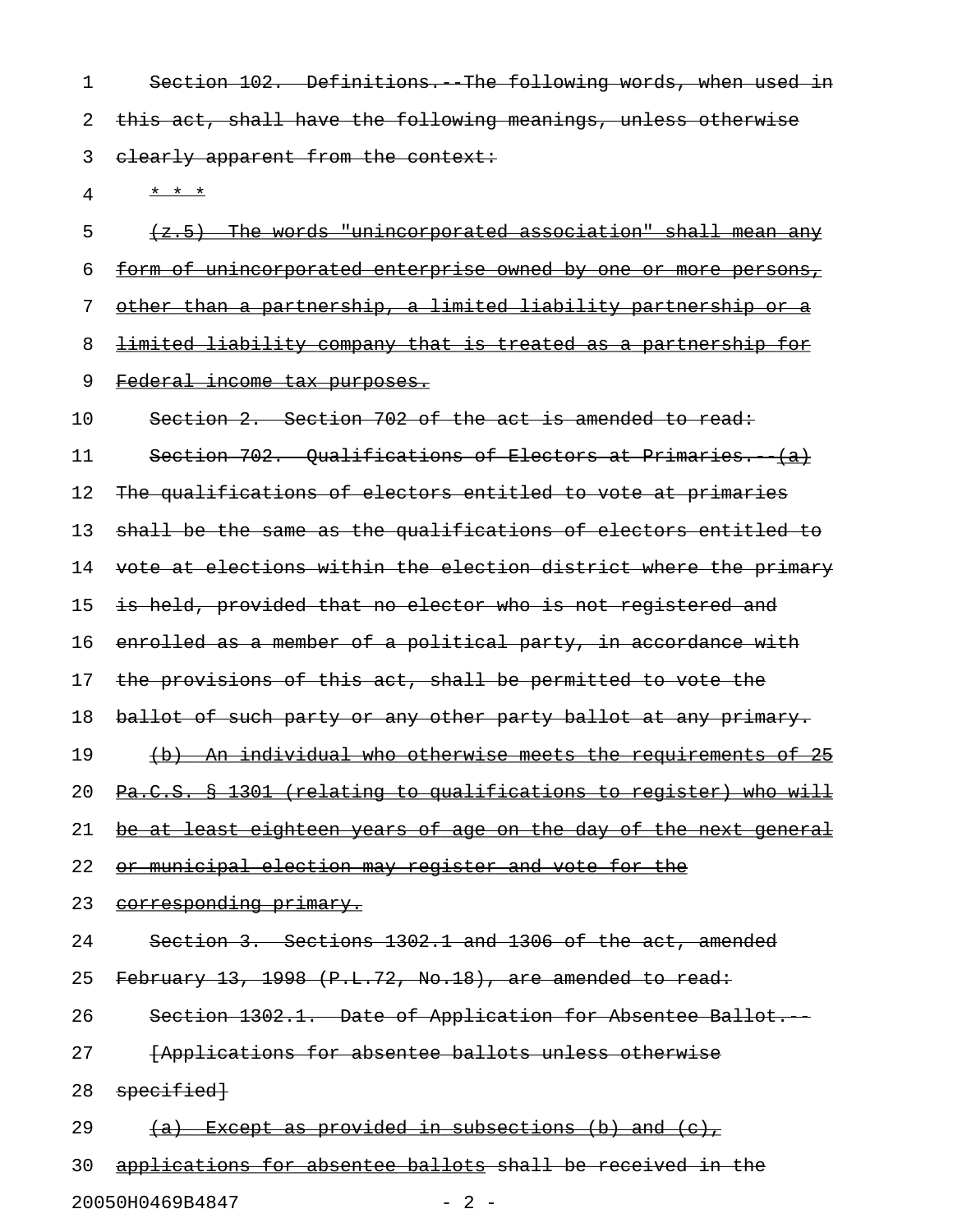1 office of the county board of elections not earlier than fifty 2 (50) days before the primary or election and not later than five 3 o'clock P.M. of the first Tuesday prior to the day of any 4 primary or election. [: Provided, however, That] 5 (b) Except as provided in subsection  $(e)$ , in the event any 6 elector otherwise qualified who is so physically disabled or ill 7 on or before the first Tuesday prior to any primary or election 8 that he is unable to file his application or who becomes 9 physically disabled or ill after the first Tuesday prior to any 10 primary or election and is unable to appear at his polling place 11 or any elector otherwise qualified who because of the conduct of 12 his business, duties or occupation will necessarily be absent 13 from the municipality of his residence on the day of the primary 14 or election, which fact was not and could not reasonably be 15 known to said elector on or before the first Tuesday prior to 16 any primary or election, the elector shall be entitled to an 17 absentee ballot at any time prior to five o'clock P.M. on the 18 first Friday preceding any primary or election upon execution of 19 an Emergency Application in such form prescribed by the 20 Secretary of the Commonwealth. 21 (c) In the event any elector otherwise qualified who becomes 22 so physically disabled or ill between five o'clock P.M. on the 23 first Friday preceding any primary or election and eight o'clock 24 P.M. on the day of any primary or election that he is unable to 25 appear at his polling place or any elector otherwise qualified 26 who because of the conduct of his business, duties or occupation 27 will necessarily be absent from the municipality of his 28 residence on the day of the primary or election, which fact was 29 not and could not reasonably be known to said elector prior to 30 five o'clock P.M. on the first Friday preceding any primary or

20050H0469B4847 - 3 -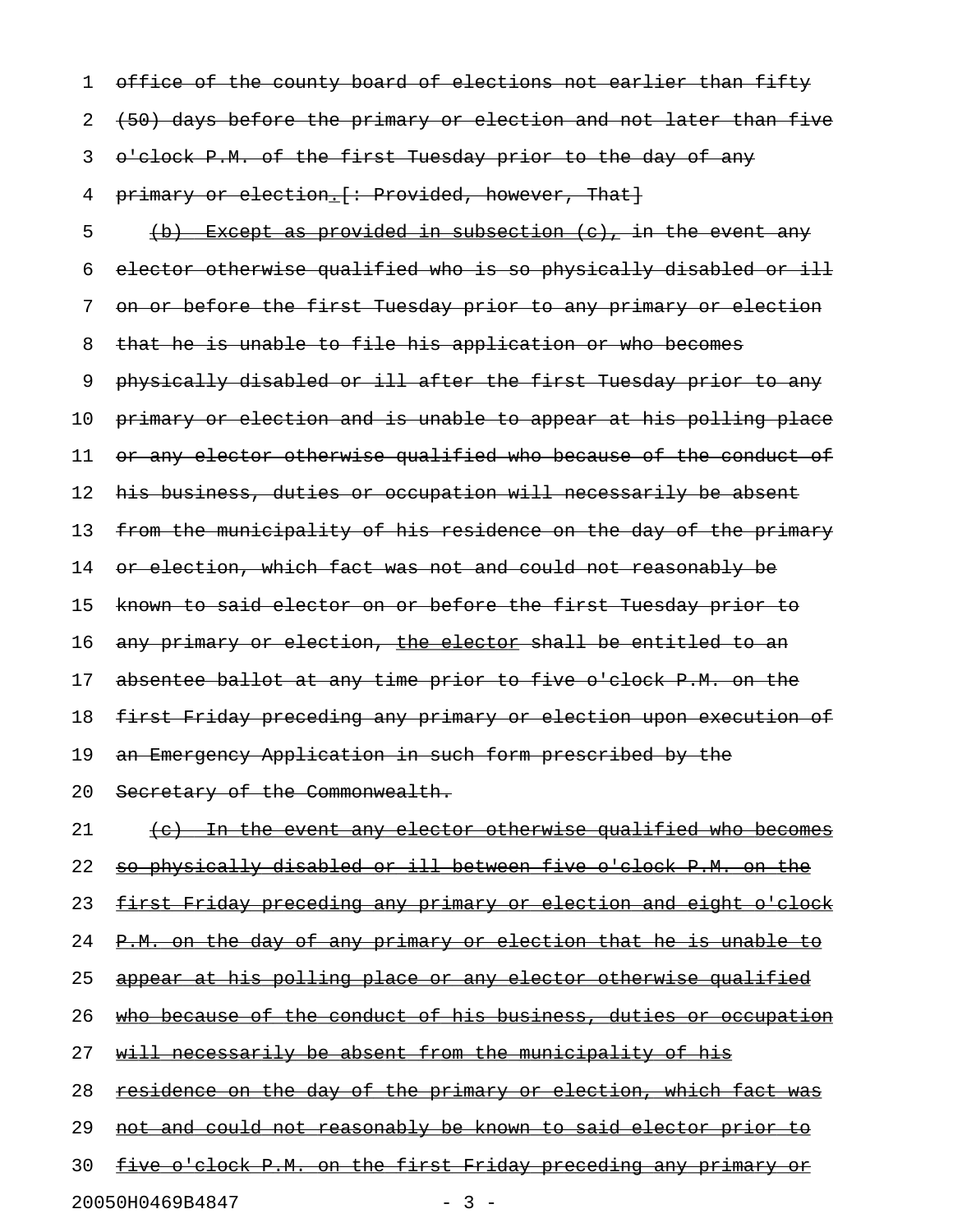| 1  | election, the elector shall be entitled to an absentee ballot if       |
|----|------------------------------------------------------------------------|
| 2  | the elector completes and files with the court of common pleas         |
| 3  | in the county in which the elector is qualified to vote an             |
| 4  | <u> Emergency Application or a letter or other signed document, </u>   |
| 5  | <u>which includes the same information as is provided on the </u>      |
| 6  | Emergency Application. Upon a determination that the elector is        |
| 7  | a qualified absentee elector under section 1301, the judge shall       |
| 8  | issue an absentee ballot to the elector. The elector shall             |
| 9  | designate someone to receive the absentee ballot in the                |
| 10 | application, letter or other signed document that the elector          |
| 11 | submits requesting the emergency absentee ballot and the judge         |
| 12 | shall give the elector's absentee ballot to that designated            |
| 13 | person if the elector is unable to appear to receive the ballot.       |
| 14 | The elector likewise shall identify any person who will assist         |
| 15 | <u>the elector in marking the elector's ballot. To qualify, the </u>   |
| 16 | person rendering assistance shall be identified either by court        |
| 17 | <u>order or in records of the county as a person authorized to</u>     |
| 18 | provide voting assistance. The person, or a deputy sheriff,            |
| 19 | shall declare in writing that assistance was rendered. If no           |
| 20 | declaration is filed and another person witnesses a person             |
| 21 | rendering voting assistance, the person rendering assistance has       |
| 22 | committed a violation of this act. If the elector is unable to         |
| 23 | <u>appear in court to receive the ballot, the judge shall give the</u> |
| 24 | elector's absentee ballot to an authorized representative of the       |
| 25 | <u>elector. The authorized representative shall deliver the</u>        |
| 26 | absentee ballot to the elector and return the completed absentee       |
| 27 | ballot, sealed in the official absentee ballot envelopes, to the       |
| 28 | county board of elections, who shall distribute the ballot,            |
| 29 | <u>unopened, to the absentee voter's election district. If the </u>    |
| 30 | <u>elector is unable to appear in court or unable to obtain</u>        |
|    | 20050H0469B4847<br>- 4 -                                               |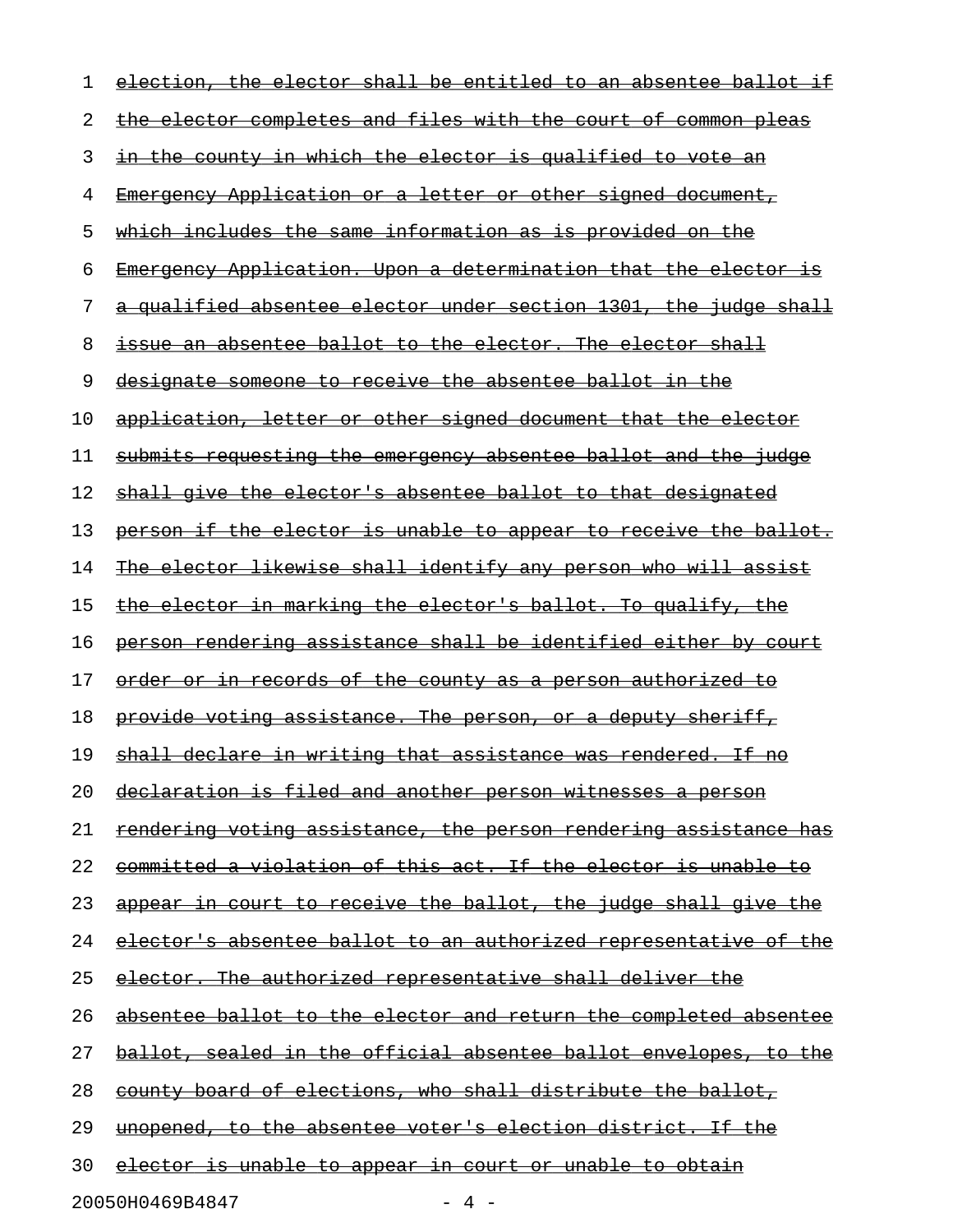| 1  | assistance from an authorized representative, the judge shall           |
|----|-------------------------------------------------------------------------|
| 2  | direct a deputy sheriff of the county to deliver the absentee           |
| 3  | ballot to the elector if the elector is at a physical location          |
| 4  | <u>within the county and return the completed absentee ballot, </u>     |
| 5  | sealed in the official absentee ballot envelopes, to the county         |
| 6  | board of elections who shall distribute the ballots unopened to         |
| 7  | the absentee voter's respective election district. If a deputy          |
| 8  | sheriff is unavailable to deliver an absentee ballot under this         |
| 9  | section, the judge shall direct a constable or an employe or            |
| 10 | <u>official of the county board of elections to make such delivery,</u> |
| 11 | in accordance with the provisions of this section. No absentee          |
| 12 | ballot under this subsection shall be counted which is received         |
| 13 | <u>in the office of the county board of elections later than eight</u>  |
| 14 | o'clock P.M. on the day of the primary or election.                     |
| 15 | (d) In the case of an elector who is physically disabled or             |
| 16 | ill on or before the first Tuesday prior to a primary or                |
| 17 | election or becomes physically disabled or ill after the first          |
| 18 | Tuesday prior to a primary or election, such Emergency                  |
| 19 | Application, letter or other signed document shall contain a            |
| 20 | supporting affidavit from his attending physician stating that          |
| 21 | due to physical disability or illness said elector was unable to        |
| 22 | apply for an absentee ballot on or before the first Tuesday             |
| 23 | prior to the primary or election or became physically disabled          |
| 24 | or ill after that period.                                               |
| 25 | <u>(e) In the case of an elector who is necessarily absent</u>          |
| 26 | because of the conduct of his business, duties or occupation            |
| 27 | under the unforeseen circumstances specified in [this                   |
| 28 | subsection] subsections (b) and (c), such Emergency Application,        |
| 29 | letter or other signed document shall contain a supporting              |
| 30 | affidavit from such elector stating that because of the conduct         |
|    | 20050H0469B4847<br>$-5 -$                                               |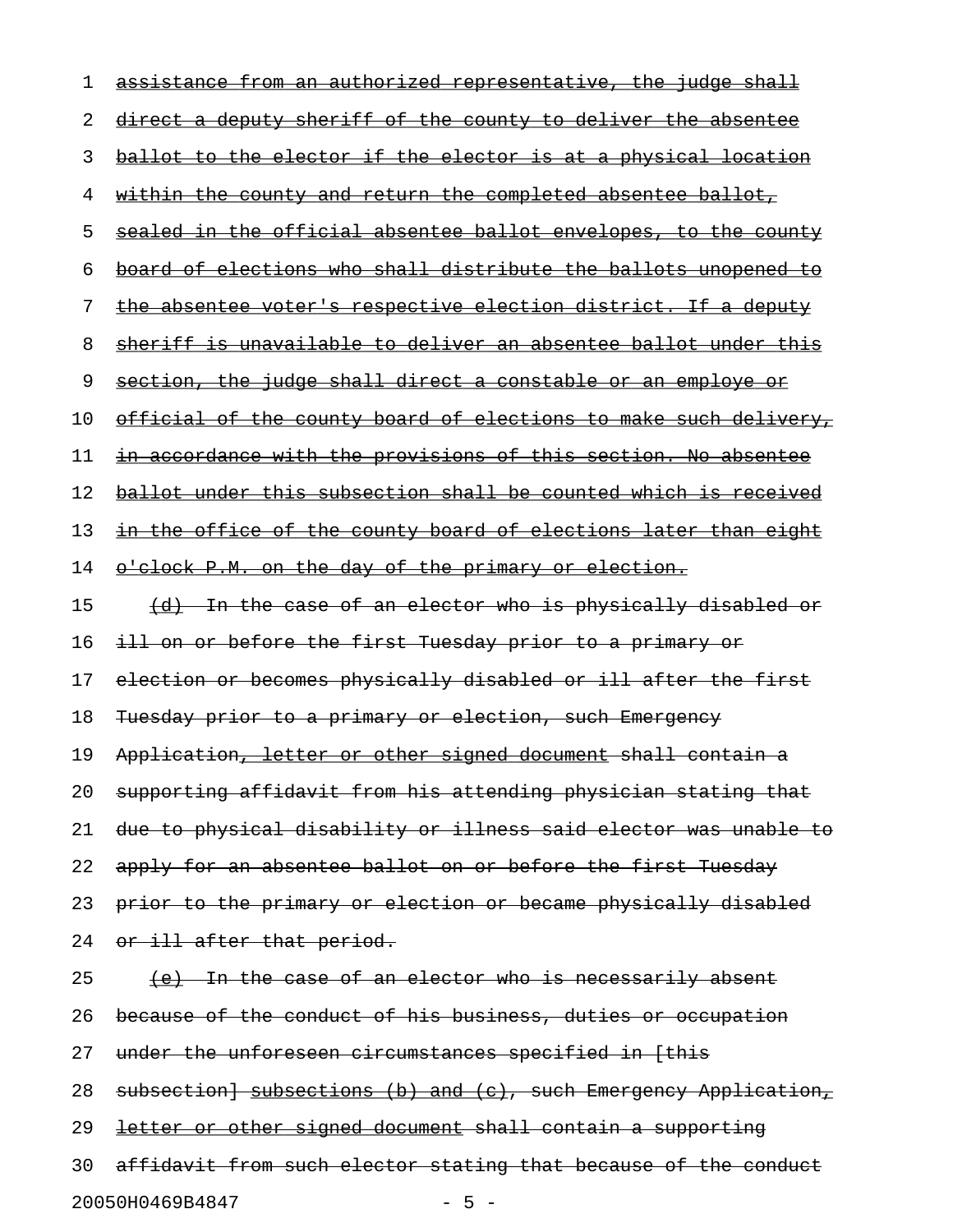1 of his business, duties or occupation said elector will

2 necessarily be absent from the municipality of his residence on 3 the day of the primary or election which fact was not and could 4 not reasonably be known to said elector on or before the first 5 Tuesday prior to the primary or election.

6 SECTION 1. SECTION 1302.1 OF THE ACT OF JUNE 3, 1937 < 7 (P.L.1333, NO.320), KNOWN AS THE PENNSYLVANIA ELECTION CODE, 8 AMENDED MAY 12, 2006 (P.L.178, NO.45), IS AMENDED TO READ: 9 SECTION 1302.1. DATE OF APPLICATION FOR ABSENTEE BALLOT.-- 10 (A) [APPLICATIONS FOR ABSENTEE BALLOTS UNLESS OTHERWISE 11 SPECIFIED] EXCEPT AS PROVIDED IN SUBSECTIONS (A.1) AND (A.2), 12 APPLICATIONS FOR ABSENTEE BALLOTS SHALL BE RECEIVED IN THE 13 OFFICE OF THE COUNTY BOARD OF ELECTIONS NOT EARLIER THAN FIFTY 14 (50) DAYS BEFORE THE PRIMARY OR ELECTION AND NOT LATER THAN FIVE 15 O'CLOCK P.M. OF THE FIRST TUESDAY PRIOR TO THE DAY OF ANY 16 PRIMARY OR ELECTION.[: PROVIDED, HOWEVER, THAT] \_

17 (A.1) EXCEPT AS PROVIDED IN SUBSECTION (A.2), IN THE EVENT 18 ANY ELECTOR OTHERWISE QUALIFIED WHO IS SO PHYSICALLY DISABLED OR 19 ILL ON OR BEFORE THE FIRST TUESDAY PRIOR TO ANY PRIMARY OR 20 ELECTION THAT HE IS UNABLE TO FILE HIS APPLICATION OR WHO 21 BECOMES PHYSICALLY DISABLED OR ILL AFTER THE FIRST TUESDAY PRIOR 22 TO ANY PRIMARY OR ELECTION AND IS UNABLE TO APPEAR AT HIS 23 POLLING PLACE OR ANY ELECTOR OTHERWISE QUALIFIED WHO BECAUSE OF 24 THE CONDUCT OF HIS BUSINESS, DUTIES OR OCCUPATION WILL 25 NECESSARILY BE ABSENT FROM THE MUNICIPALITY OF HIS RESIDENCE ON 26 THE DAY OF THE PRIMARY OR ELECTION, WHICH FACT WAS NOT AND COULD 27 NOT REASONABLY BE KNOWN TO SAID ELECTOR ON OR BEFORE THE FIRST 28 TUESDAY PRIOR TO ANY PRIMARY OR ELECTION, THE ELECTOR SHALL BE 29 ENTITLED TO AN ABSENTEE BALLOT AT ANY TIME PRIOR TO FIVE O'CLOCK 30 P.M. ON THE FIRST FRIDAY PRECEDING ANY PRIMARY OR ELECTION UPON 20050H0469B4847 - 6 -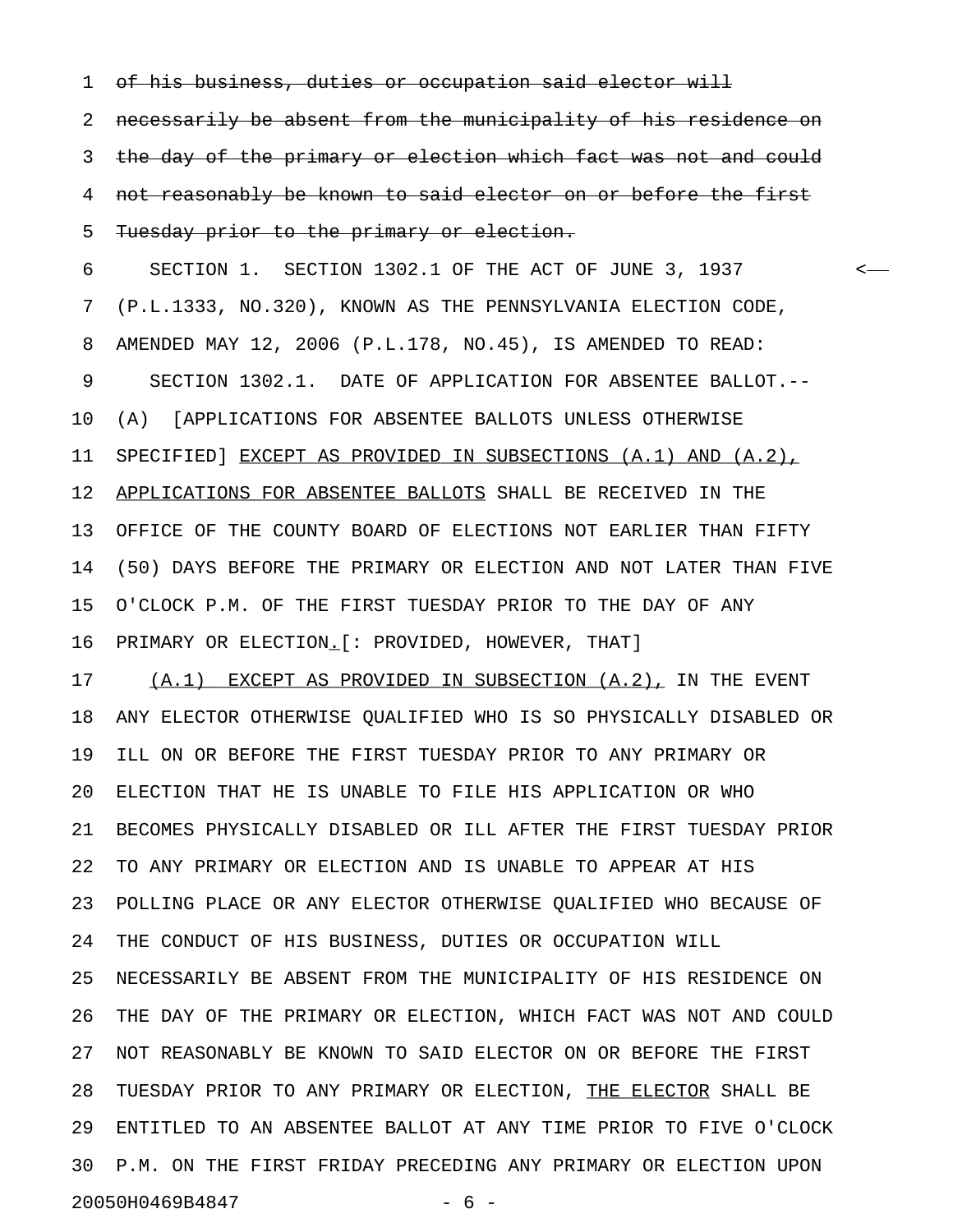1 EXECUTION OF AN EMERGENCY APPLICATION IN SUCH FORM PRESCRIBED BY 2 THE SECRETARY OF THE COMMONWEALTH.

3 (A.2) IN THE EVENT ANY ELECTOR OTHERWISE QUALIFIED WHO 4 BECOMES SO PHYSICALLY DISABLED OR ILL BETWEEN FIVE O'CLOCK P.M. 5 ON THE FIRST FRIDAY PRECEDING ANY PRIMARY OR ELECTION AND EIGHT 6 O'CLOCK P.M. ON THE DAY OF ANY PRIMARY OR ELECTION THAT HE IS 7 UNABLE TO APPEAR AT HIS POLLING PLACE OR ANY ELECTOR OTHERWISE 8 OUALIFIED WHO BECAUSE OF THE CONDUCT OF HIS BUSINESS, DUTIES OR 9 OCCUPATION WILL NECESSARILY BE ABSENT FROM THE MUNICIPALITY OF 10 HIS RESIDENCE ON THE DAY OF THE PRIMARY OR ELECTION, WHICH FACT 11 WAS NOT AND COULD NOT REASONABLY BE KNOWN TO SAID ELECTOR PRIOR 12 TO FIVE O'CLOCK P.M. ON THE FIRST FRIDAY PRECEDING ANY PRIMARY 13 OR ELECTION, THE ELECTOR SHALL BE ENTITLED TO AN ABSENTEE BALLOT 14 IF THE ELECTOR COMPLETES AND FILES WITH THE COURT OF COMMON 15 PLEAS IN THE COUNTY IN WHICH THE ELECTOR IS QUALIFIED TO VOTE AN 16 EMERGENCY APPLICATION OR A LETTER OR OTHER SIGNED DOCUMENT, 17 WHICH INCLUDES THE SAME INFORMATION AS IS PROVIDED ON THE 18 EMERGENCY APPLICATION. UPON A DETERMINATION THAT THE ELECTOR IS 19 A QUALIFIED ABSENTEE ELECTOR UNDER SECTION 1301, THE JUDGE SHALL 20 ISSUE AN ABSENTEE BALLOT TO THE ELECTOR. IF THE ELECTOR IS 21 UNABLE TO APPEAR IN COURT TO RECEIVE THE BALLOT, THE JUDGE SHALL 22 GIVE THE ELECTOR'S ABSENTEE BALLOT TO AN AUTHORIZED 23 REPRESENTATIVE OF THE ELECTOR WHO IS DESIGNATED IN WRITING BY 24 THE ELECTOR. THE AUTHORIZED REPRESENTATIVE SHALL DELIVER THE 25 ABSENTEE BALLOT TO THE ELECTOR AND RETURN THE COMPLETED ABSENTEE 26 BALLOT, SEALED IN THE OFFICIAL ABSENTEE BALLOT ENVELOPES, TO THE 27 COUNTY BOARD OF ELECTIONS, WHO SHALL DISTRIBUTE THE BALLOT, 28 UNOPENED, TO THE ABSENTEE VOTER'S ELECTION DISTRICT. IF THE 29 ELECTOR IS UNABLE TO APPEAR IN COURT OR UNABLE TO OBTAIN 30 ASSISTANCE FROM AN AUTHORIZED REPRESENTATIVE, THE JUDGE SHALL 20050H0469B4847 - 7 -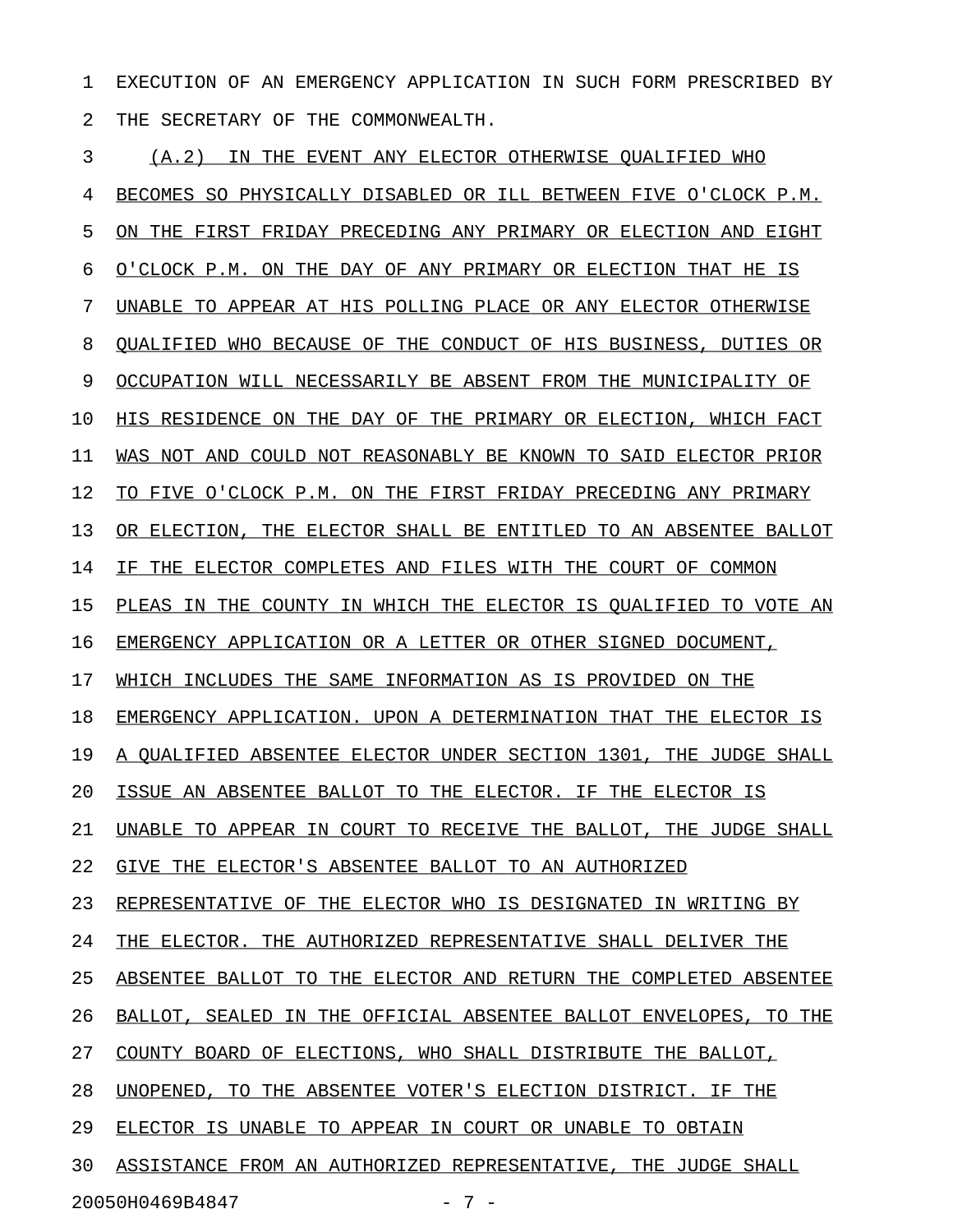1 DIRECT A DEPUTY SHERIFF OF THE COUNTY TO DELIVER THE ABSENTEE 2 BALLOT TO THE ELECTOR IF THE ELECTOR IS AT A PHYSICAL LOCATION 3 WITHIN THE COUNTY AND RETURN THE COMPLETED ABSENTEE BALLOT, 4 SEALED IN THE OFFICIAL ABSENTEE BALLOT ENVELOPES, TO THE COUNTY 5 BOARD OF ELECTIONS WHO SHALL DISTRIBUTE THE BALLOTS UNOPENED TO 6 THE ABSENTEE VOTER'S RESPECTIVE ELECTION DISTRICT. IF THERE IS 7 NO AUTHORIZED REPRESENTATIVE AND A DEPUTY SHERIFF IS UNAVAILABLE 8 TO DELIVER AN ABSENTEE BALLOT UNDER THIS SECTION, THE JUDGE MAY 9 DIRECT A CONSTABLE TO MAKE SUCH DELIVERY, IN ACCORDANCE WITH THE 10 PROVISIONS OF THIS SECTION. IN THE CASE OF AN ELECTOR WHO 11 REQUIRES ASSISTANCE IN MARKING THE ELECTOR'S BALLOT, THE ELECTOR 12 SHALL DESIGNATE IN WRITING THE PERSON WHO WILL ASSIST IN MARKING 13 THE BALLOT. SUCH PERSON SHALL BE OTHERWISE ELIGIBLE TO PROVIDE 14 ASSISTANCE TO ELECTORS ELIGIBLE FOR ASSISTANCE AND SUCH PERSON 15 SHALL DECLARE IN WRITING THAT ASSISTANCE WAS RENDERED. ANY 16 PERSON OTHER THAN THE DESIGNEE WHO SHALL RENDER ASSISTANCE IN 17 MARKING A BALLOT OR ANY PERSON RENDERING ASSISTANCE WHO SHALL 18 FAIL TO EXECUTE A DECLARATION SHALL BE GUILTY OF A VIOLATION OF 19 THIS ACT. NO ABSENTEE BALLOT UNDER THIS SUBSECTION SHALL BE 20 COUNTED WHICH IS RECEIVED IN THE OFFICE OF THE COUNTY BOARD OF 21 ELECTIONS LATER THAN EIGHT O'CLOCK P.M. ON THE DAY OF THE 22 PRIMARY OR ELECTION.

23 (B) IN THE CASE OF AN ELECTOR WHOSE APPLICATION FOR AN 24 ABSENTEE BALLOT IS RECEIVED BY THE OFFICE OF THE COUNTY BOARD OF 25 ELECTIONS EARLIER THAN FIFTY (50) DAYS BEFORE THE PRIMARY OR 26 ELECTION, THE APPLICATION SHALL BE HELD AND PROCESSED UPON 27 COMMENCEMENT OF THE FIFTY-DAY PERIOD.

28 (C) IN THE CASE OF AN ELECTOR WHO IS PHYSICALLY DISABLED OR 29 ILL ON OR BEFORE THE FIRST TUESDAY PRIOR TO A PRIMARY OR 30 ELECTION OR BECOMES PHYSICALLY DISABLED OR ILL AFTER THE FIRST 20050H0469B4847 - 8 -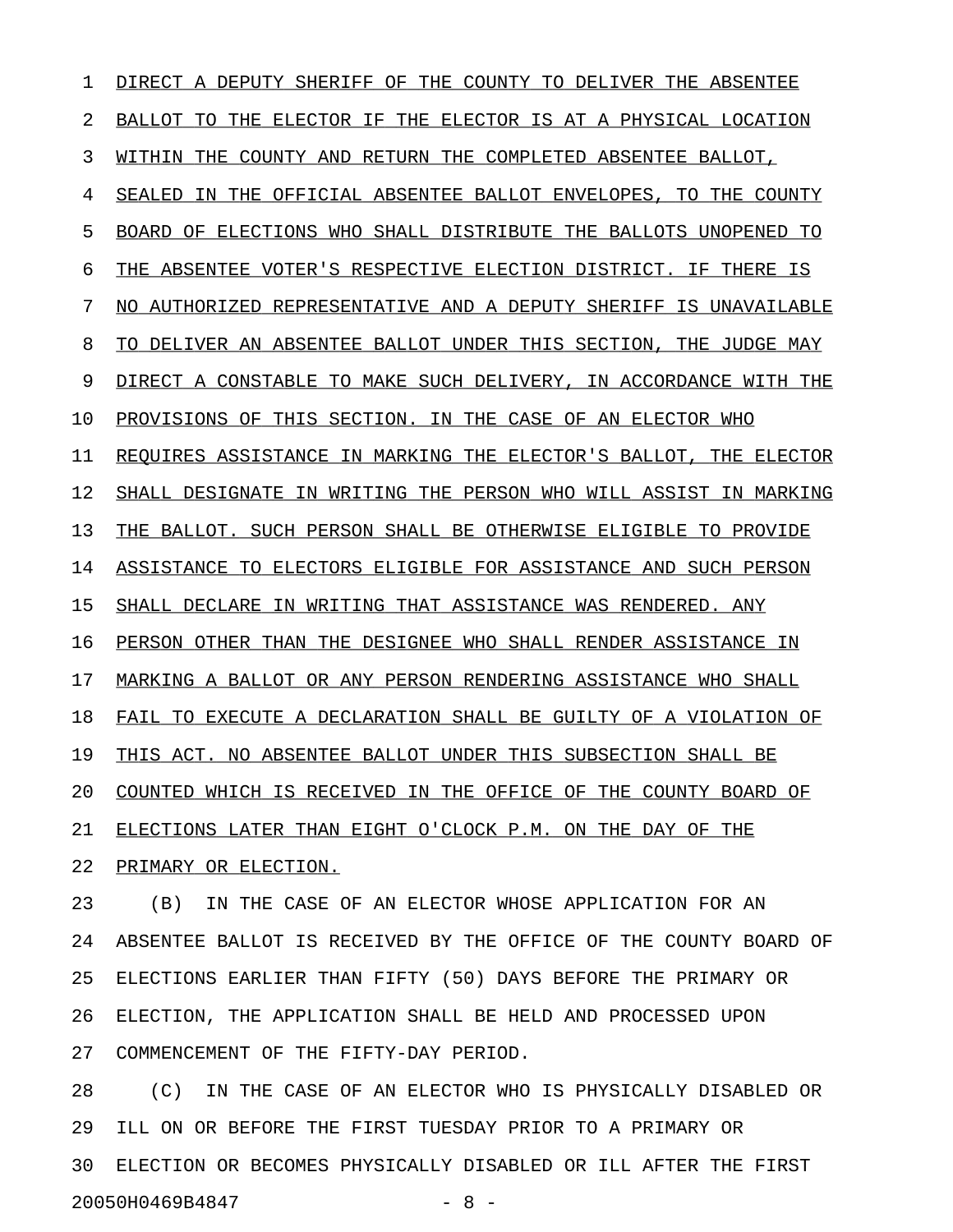1 TUESDAY PRIOR TO A PRIMARY OR ELECTION, SUCH EMERGENCY 2 APPLICATION, LETTER OR OTHER SIGNED DOCUMENT SHALL CONTAIN A 3 SUPPORTING AFFIDAVIT FROM HIS ATTENDING PHYSICIAN STATING THAT 4 DUE TO PHYSICAL DISABILITY OR ILLNESS SAID ELECTOR WAS UNABLE TO 5 APPLY FOR AN ABSENTEE BALLOT ON OR BEFORE THE FIRST TUESDAY 6 PRIOR TO THE PRIMARY OR ELECTION OR BECAME PHYSICALLY DISABLED 7 OR ILL AFTER THAT PERIOD.

8 (D) IN THE CASE OF AN ELECTOR WHO IS NECESSARILY ABSENT 9 BECAUSE OF THE CONDUCT OF HIS BUSINESS, DUTIES OR OCCUPATION 10 UNDER THE UNFORESEEN CIRCUMSTANCES SPECIFIED IN [THIS 11 SUBSECTION] SUBSECTIONS (A.1) AND (A.2), SUCH EMERGENCY 12 APPLICATION, LETTER OR OTHER SIGNED DOCUMENT SHALL CONTAIN A 13 SUPPORTING AFFIDAVIT FROM SUCH ELECTOR STATING THAT BECAUSE OF 14 THE CONDUCT OF HIS BUSINESS, DUTIES OR OCCUPATION SAID ELECTOR 15 WILL NECESSARILY BE ABSENT FROM THE MUNICIPALITY OF HIS 16 RESIDENCE ON THE DAY OF THE PRIMARY OR ELECTION WHICH FACT WAS 17 NOT AND COULD NOT REASONABLY BE KNOWN TO SAID ELECTOR ON OR 18 BEFORE THE FIRST TUESDAY PRIOR TO THE PRIMARY OR ELECTION. 19 SECTION 2. SECTION 1306(A) OF THE ACT, AMENDED FEBRUARY 13, 20 1998 (P.L.72, NO.18), IS AMENDED TO READ:

21 Section 1306. Voting by Absentee Electors.--(a) [At] Except 22 as provided in paragraphs  $(1)$ ,  $(2)$  and  $(3)$ , at any time after 23 receiving an official absentee ballot, but on or before five 24 o'clock P. M. on the Friday prior to the primary or election, 25 the elector shall, in secret, proceed to mark the ballot only in 26 black lead pencil, indelible pencil or blue, black or blue-black 27 ink, in fountain pen or ball point pen, and then fold the 28 ballot, enclose and securely seal the same in the envelope on 29 which is printed, stamped or endorsed "Official Absentee 30 Ballot."

20050H0469B4847 - 9 -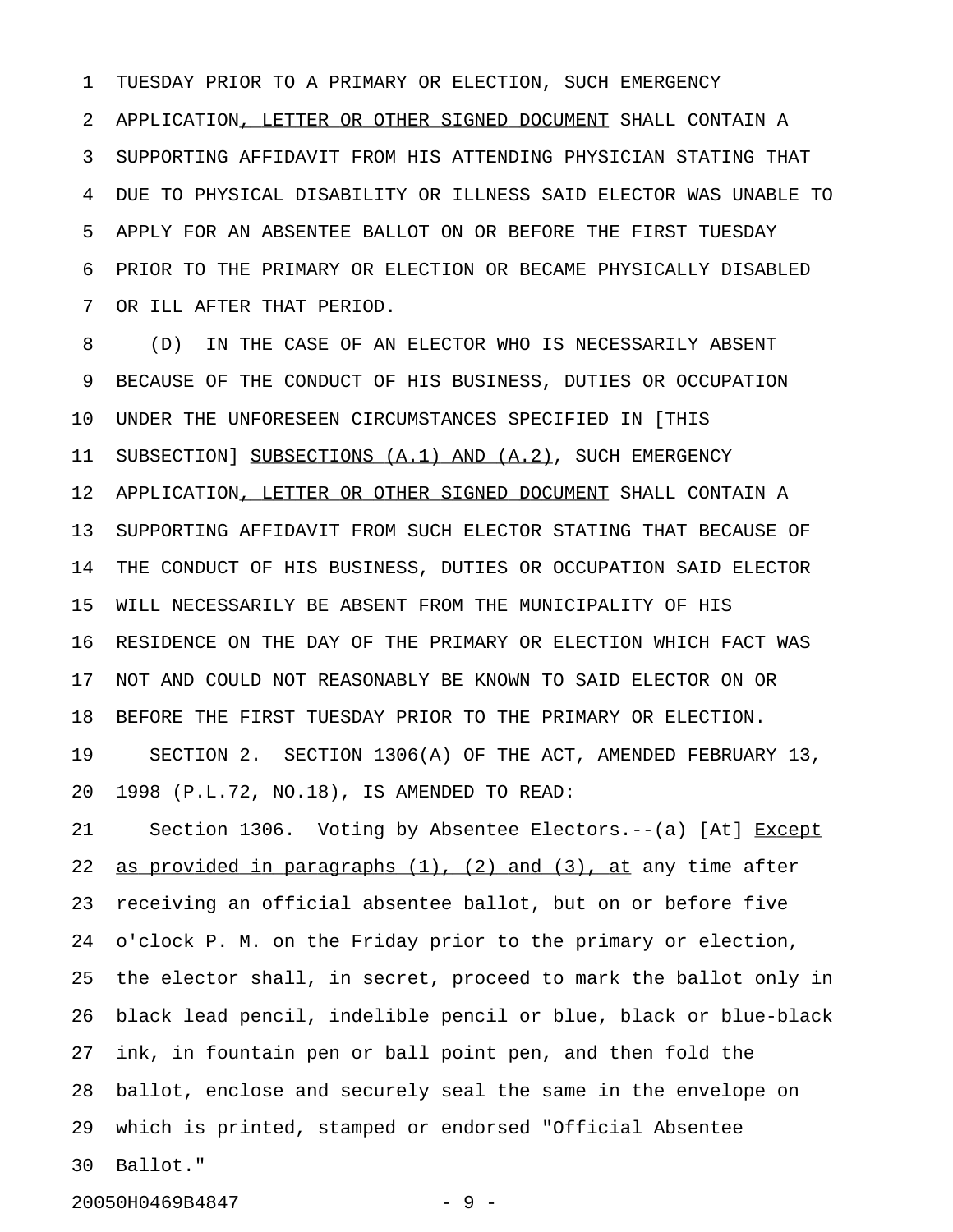1 (1) Any elector who submits an Emergency Application and 2 receives an absentee ballot in accordance with section  $1302.1(b)$  <-3 1302.1(A.2) or (c) shall mark the ballot on or before eight  $\leftarrow$ 4 o'clock P.M. on the day of the primary or election. This 5 envelope shall then be placed in the second one, on which is 6 printed the form of declaration of the elector, and the address 7 of the elector's county board of election and the local election 8 district of the elector. The elector shall then fill out, date 9 and sign the declaration printed on such envelope. Such envelope 10 shall then be securely sealed and the elector shall send same by 11 mail, postage prepaid, except where franked, or deliver it in 12 person to said county board of election[:].

13 [Provided, however, That any] (2) Any elector, spouse of the 14 elector or dependent of the elector, qualified in accordance 15 with the provisions of section 1301, subsections (e), (f), (g) 16 and (h) to vote by absentee ballot as herein provided, shall be 17 required to include on the form of declaration a supporting 18 declaration in form prescribed by the Secretary of the 19 Commonwealth, to be signed by the head of the department or 20 chief of division or bureau in which the elector is employed, 21 setting forth the identity of the elector, spouse of the elector 22 or dependent of the elector[:].

23 [Provided further, That any] (3) Any elector who has filed 24 his application in accordance with section 1302 subsection (e) 25 (2), and is unable to sign his declaration because of illness or 26 physical disability, shall be excused from signing upon making a 27 declaration which shall be witnessed by one adult person in 28 substantially the following form: I hereby declare that I am 29 unable to sign my declaration for voting my absentee ballot 30 without assistance because I am unable to write by reason of my 20050H0469B4847 - 10 -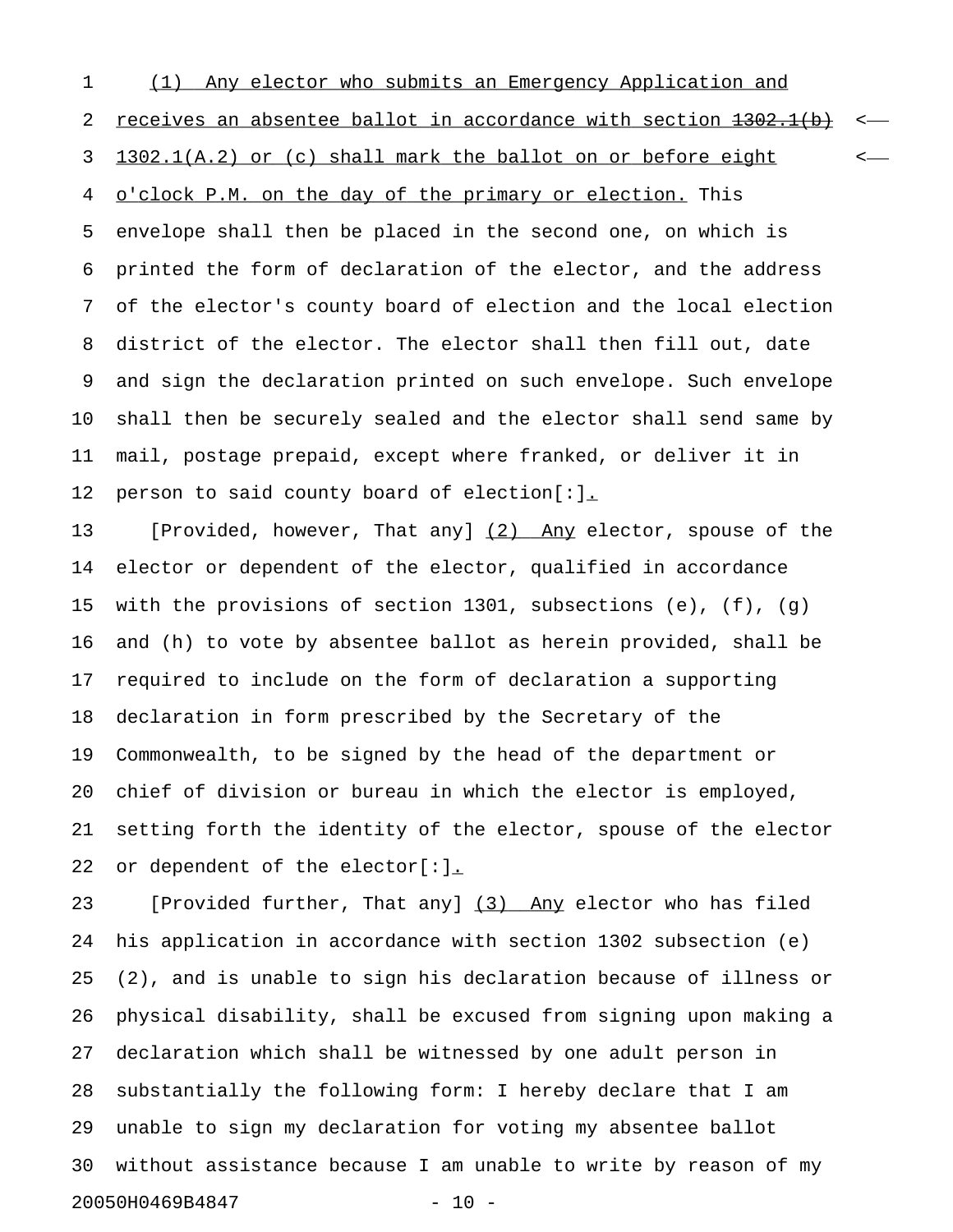| 1  | illness or physical disability. I have made or received          |  |
|----|------------------------------------------------------------------|--|
| 2  | assistance in making my mark in lieu of my signature.            |  |
| 3  |                                                                  |  |
| 4  |                                                                  |  |
| 5  | (Date)                                                           |  |
| 6  |                                                                  |  |
| 7  | (Signature of Witness)                                           |  |
| 8  |                                                                  |  |
| 9  | (Complete Address of Witness)                                    |  |
| 10 | $\star$ $\star$ $\star$                                          |  |
| 11 | (b) In the event that any such elector, excepting an elector     |  |
| 12 | in military service or any elector unable to go to his polling   |  |
| 13 | place because of illness or physical disability, entitled to     |  |
| 14 | vote an official absentee ballot shall be in the municipality of |  |
| 15 | his residence on the day for holding the primary or election for |  |
| 16 | which the ballot was issued, or in the event any such elector    |  |
| 17 | shall have recovered from his illness or physical disability     |  |
| 18 | sufficiently to permit him to present himself at the proper      |  |
| 19 | polling place for the purpose of casting his ballot, such        |  |
| 20 | absentee ballot cast by such elector shall, be declared void.    |  |
| 21 | Any such elector referred to in this subsection, who is          |  |
| 22 | within the municipality of his residence, must present himself   |  |
| 23 | at his polling place and shall be permitted to vote upon         |  |
| 24 | presenting himself at his regular polling place in the same      |  |
| 25 | manner as he could have voted had he not received an absentee    |  |
| 26 | ballot: Provided, That such elector has first presented himself  |  |
| 27 | to the judge of elections in his local election district and     |  |
| 28 | shall have signed the affidavit on the absentee voter's          |  |
| 29 | temporary registration card, which affidavit shall be in         |  |
| 30 | substantially the following form:                                |  |
|    | 20050H0469B4847<br>$-11 -$                                       |  |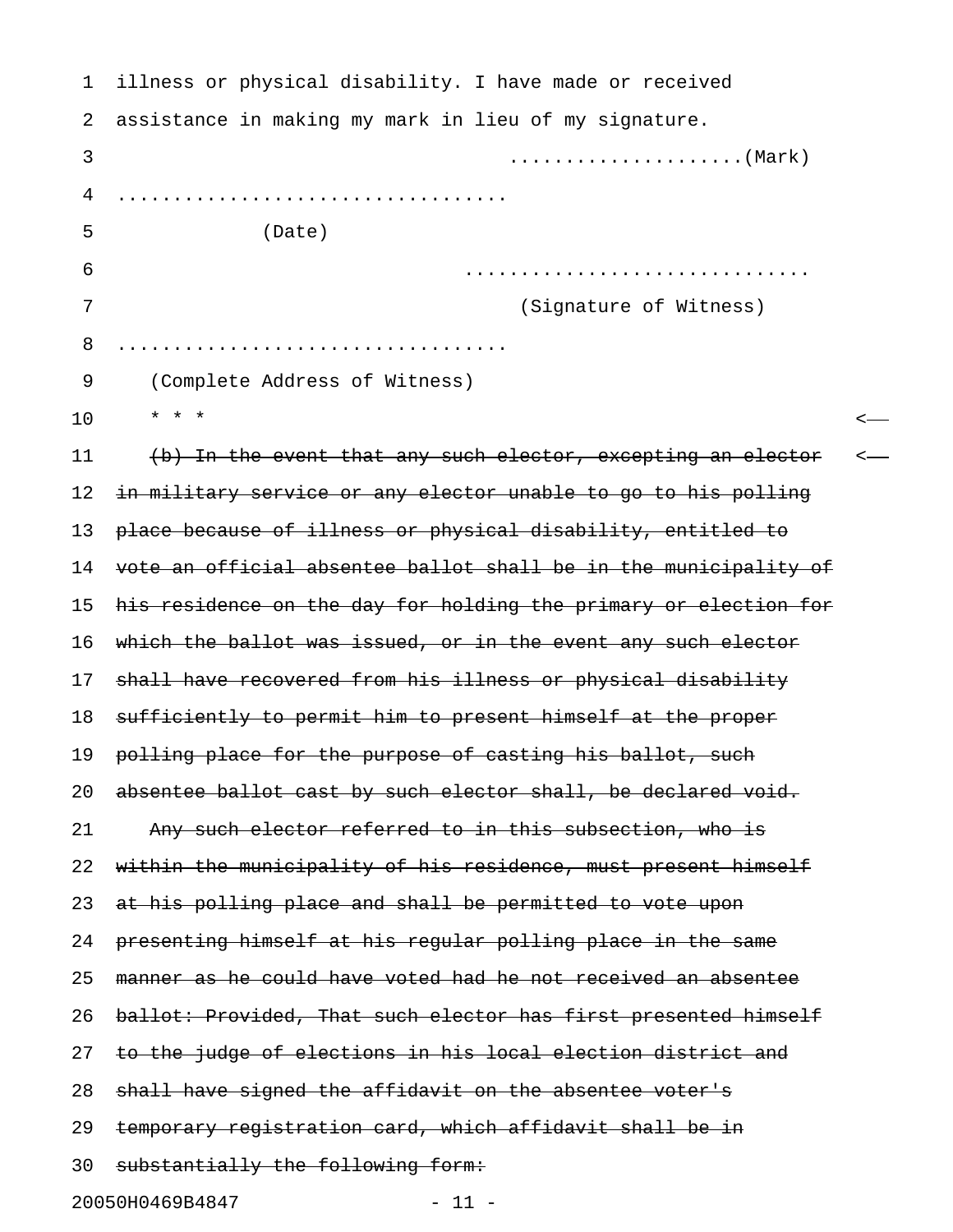| 1  | I hereby swear that I am a qualified registered elector who                |                  |
|----|----------------------------------------------------------------------------|------------------|
| 2  | has obtained an absentee ballot, however, I am present in the              |                  |
| 3  | municipality of my residence and physically able to present                |                  |
| 4  | myself at my polling place and therefore request that my                   |                  |
| 5  | absentee ballot be voided.                                                 |                  |
| 6  |                                                                            |                  |
| 7  | (Signature of Elector)<br>$\leftarrow$ (Date)                              |                  |
| 8  |                                                                            |                  |
| 9  | (Local Judge of Elections)                                                 |                  |
| 10 | An elector who has received an absentee ballot under the                   |                  |
| 11 | emergency application provisions of section 1302.1, and for                |                  |
| 12 | whom, therefore, no temporary absentee voter's registration card           |                  |
| 13 | is in the district register, shall sign the aforementioned                 |                  |
| 14 | affidavit in any case, which the local judge of elections shall            |                  |
| 15 | then cause to be inserted in the district register with the                |                  |
| 16 | elector's permanent registration card.                                     |                  |
| 17 | Section 4. Section 1308 SECTION 3. SECTION 1308(A) of the                  | $\longleftarrow$ |
| 18 | act, amended <del>December 11, 1968 (P.L.1183, No.375), February 13,</del> | $\longleftarrow$ |
| 19 | 1998 (P.L.72, No.18) and December 9, 2002 (P.L.1246, No.150) MAY           | $\longleftarrow$ |
| 20 | 12, 2006 (P.L.178, NO.45), is amended to read:                             |                  |
| 21 | Section 1308. Canvassing of Official Absentee Ballots.--                   |                  |
| 22 | The county boards of election, upon receipt of official<br>(a)             |                  |
| 23 | absentee ballots in such envelopes, shall safely keep the same             |                  |
| 24 | in sealed or locked containers until they distribute same to the           |                  |
| 25 | appropriate local election districts in a manner prescribed by             |                  |
| 26 | the Secretary of the Commonwealth.                                         |                  |
| 27 | [The] Except as provided in section 1302.1(e) 1302.1(A.2),                 |                  |
| 28 | the county board of elections shall then distribute the absentee           |                  |
| 29 | ballots, unopened, to the absentee voter's respective election             |                  |
| 30 | district concurrently with the distribution of the other                   |                  |

20050H0469B4847 - 12 -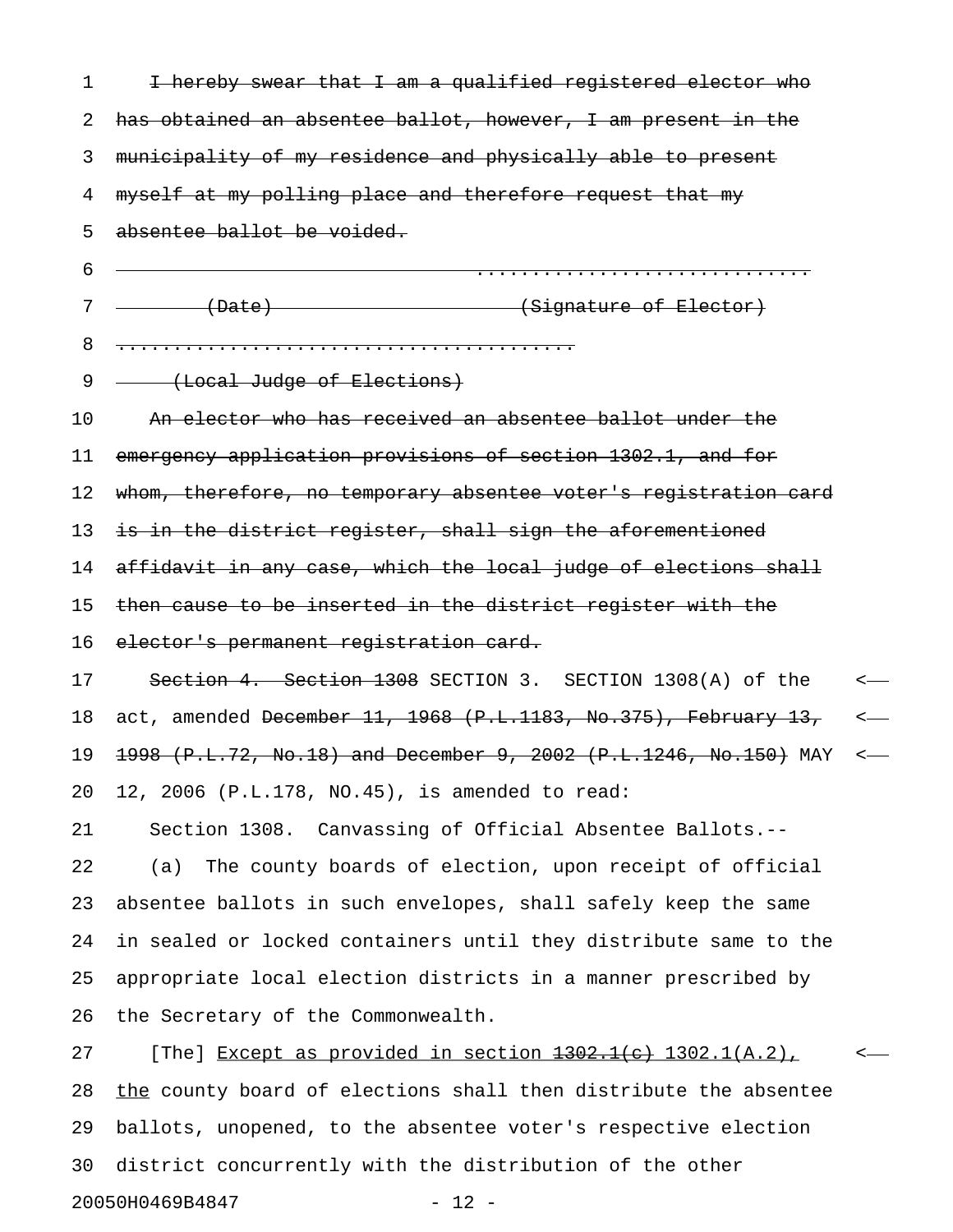1 election supplies. Absentee ballots shall be canvassed 2 immediately and continuously without interruption until 3 completed after the close of the polls on the day of the 4 election in each election district. The results of the canvass 5 of the absentee ballots shall then be included in and returned 6 to the county board with the returns of that district. No EXCEPT <-7 AS PROVIDED IN SUBSECTION (G), NO [NO] EXCEPT AS PROVIDED IN <-8 SECTION 1302.1(A.2) AND SUBSECTION (G.1), NO absentee ballot 9 shall be counted which is received in the office of the county 10 board of election later than five o'clock P.M. on the Friday 11 immediately preceding the primary or November election. 12 \* \* \* < 13 (b) Watchers shall be permitted to be present when the  $\leftarrow$ 14 envelopes containing official absentee ballots are opened and 15 when such ballots are counted and recorded. 16 (b.1) In all election districts in which electronic voting 17 systems are used, absentee ballots shall be opened at the 18 election district, checked for write in votes in accordance with 19 section 1113-A and then either hand-counted or counted by means 20 of the automatic tabulation equipment, whatever the case may be. 21 (d) Whenever it shall appear by due proof that any absentee 22 elector who has returned his ballot in accordance with the 23 provisions of this act has died prior to the opening of the 24 polls on the day of the primary or election, the ballot of such 25 deceased elector shall be rejected by the canvassers but the 26 counting of the ballot of an elector thus deceased shall not of 27 itself invalidate any nomination or election. 28 (e) At such time the local election board shall then further 29 examine the declaration on each envelope not so set aside and 30 shall compare the information thereon with that contained in the 20050H0469B4847 - 13 -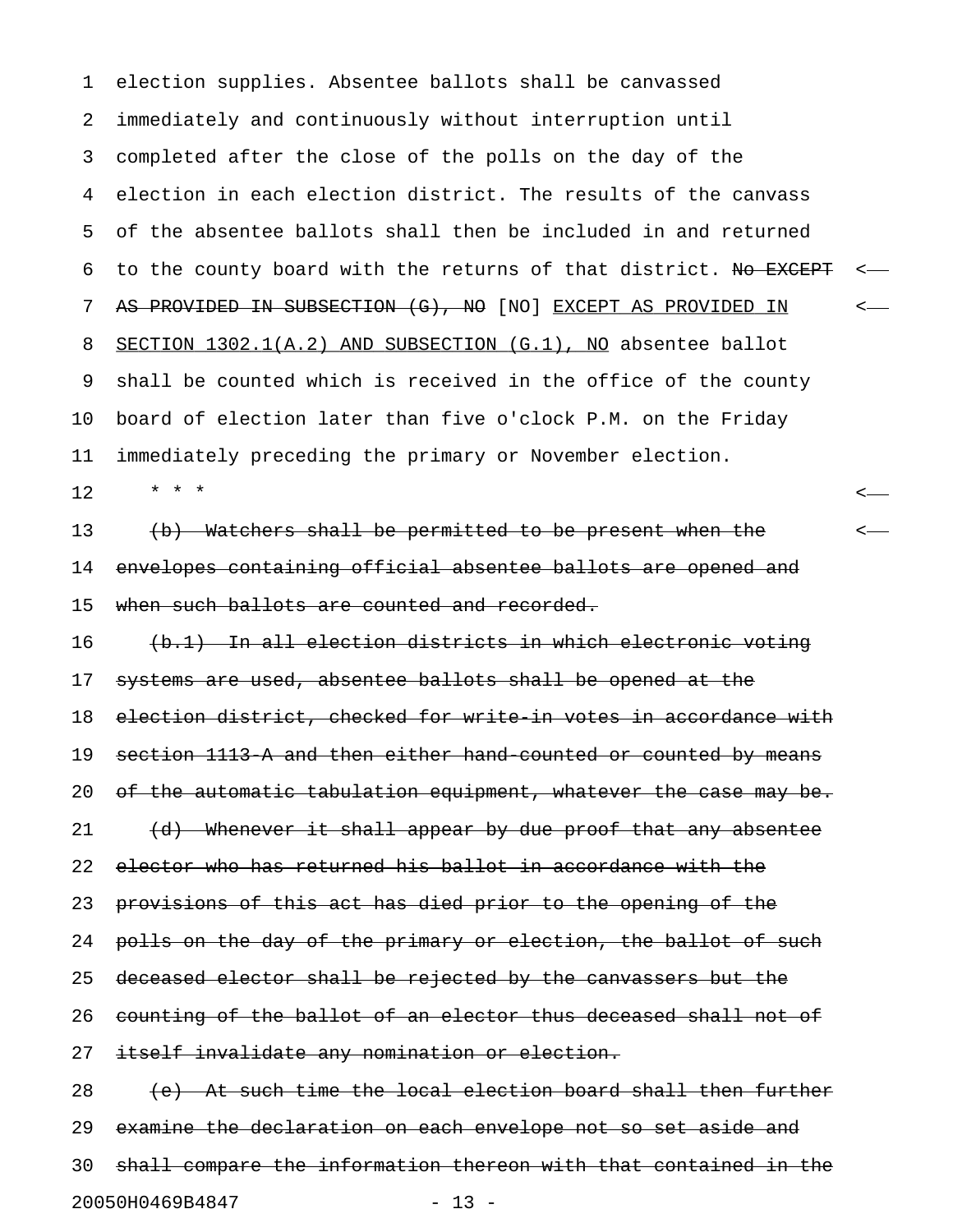1 "Registered Absentee Voters File," the absentee voters' list and 2 the "Military Veterans and Emergency Civilians Absentee Voters 3 File." If the local election board is satisfied that the 4 declaration is sufficient and the information contained in the 5 "Registered Absentee Voters File," the absentee voters' list and 6 the "Military Veterans and Emergency Civilians Absentee Voters 7 File" verifies his right to vote, the local election board shall 8 announce the name of the elector and shall give any watcher 9 present an opportunity to challenge any absentee elector upon 10 the ground or grounds  $(1)$  that the absentee elector is not a 11 qualified elector; or (2) that the absentee elector was within 12 the municipality of his residence on the day of the primary or 13 election during the period the polls were open, except where he 14 was in military service or except in the case where his ballot 15 was obtained for the reason that he was unable to appear 16 personally at the polling place because of illness or physical 17 disability; or (3) that the absentee elector was able to appear 18 personally at the polling place on the day of the primary or 19 election during the period the polls were open in the case his 20 ballot was obtained for the reason that he was unable to appear 21 personally at the polling place because of illness or physical 22 disability. Upon challenge of any absentee elector, as set forth 23 herein the local election board shall mark "challenged" on the 24 envelope together with the reason or reasons therefor, and the 25 same shall be set aside for return to the county board unopened 26 pending decision by the county board and shall not be counted. 27 All absentee ballots not challenged for any of the reasons 28 provided herein shall be counted and included with the general 29 return of paper ballots or voting machines, as the case may be 30 as follows. Thereupon, the local election board shall open the 20050H0469B4847 - 14 -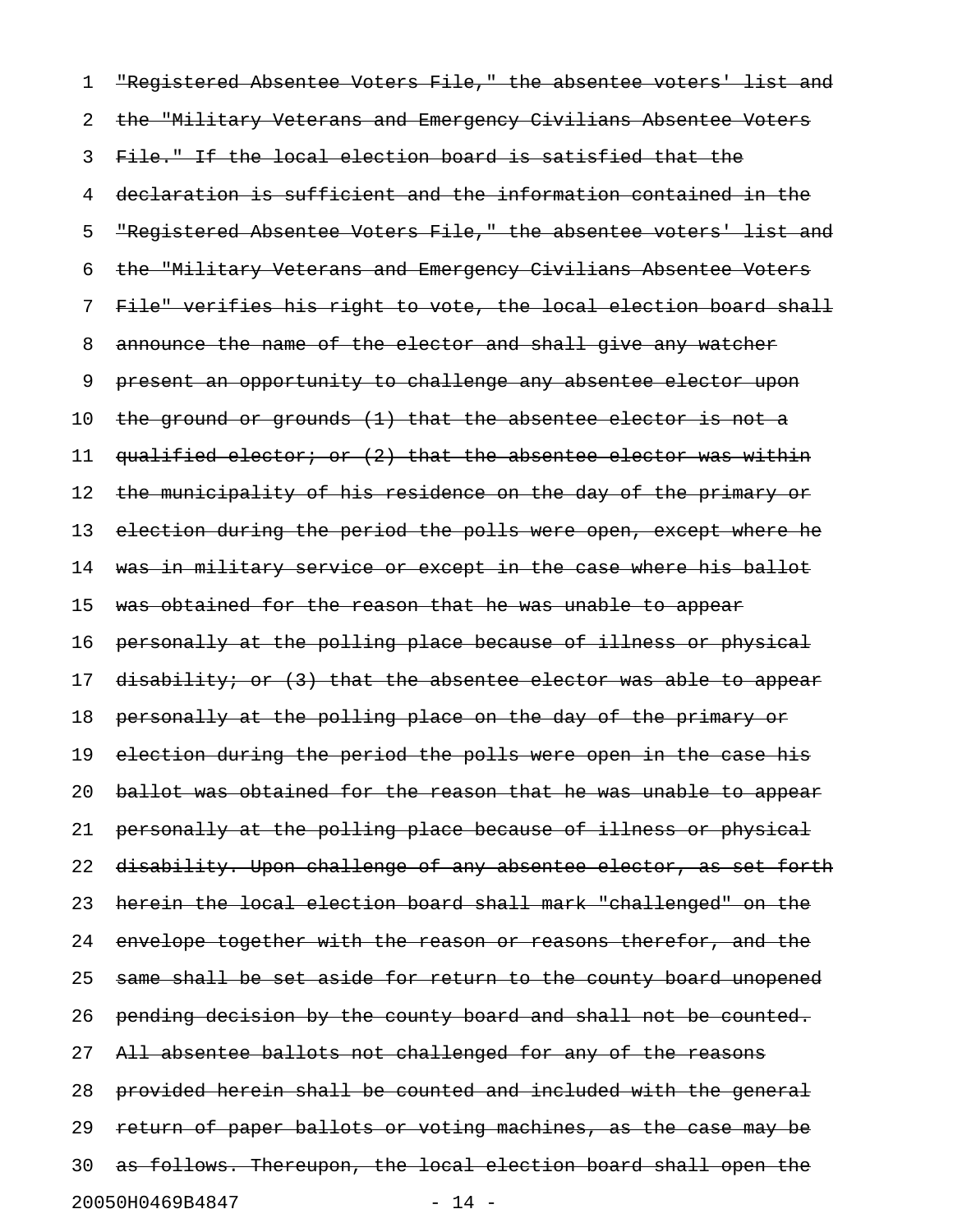1 envelope of every unchallenged absentee elector in such manner 2 as not to destroy the declaration executed thereon. All of such 3 envelopes on which are printed, stamped or endorsed the words 4 "Official Absentee Ballot" shall be placed in one or more 5 depositories at one time and said depository or depositories 6 well shaken and the envelopes mixed before any envelope is taken 7 therefrom. If any of these envelopes shall contain any 8 extraneous marks or identifying symbols other than the words 9 "Official Absentee Ballot," the envelopes and the ballots 10 contained therein shall be set aside and declared void. The 11 local election board shall then break the seals of such 12 envelopes, remove the ballots and record the votes in the same 13 manner as district election officers are required to record 14 votes. With respect to the challenged ballots, they shall be 15 returned to the county board with the returns of the local 16 election district where they shall be placed unopened in a 17 secure, safe and sealed container in the custody of the county 18 board until it shall fix a time and place for a formal hearing 19 of all such challenges and notice shall be given where possible 20 to all absentee electors thus challenged and to every attorney, 21 watcher or candidate who made such challenge. The time for the 22 hearing shall not be later than seven (7) days after the date of 23 said challenge. On the day fixed for said hearing, the county 24 board shall proceed without delay to hear said challenges and, 25 in hearing the testimony, the county board shall not be bound by 26 technical rules of evidence. The testimony presented shall be 27 stenographically recorded and made part of the record of the 28 hearing. The decision of the county board in upholding or 29 dismissing any challenge may be reviewed by the court of common 30 pleas of the county upon a petition filed by any person 20050H0469B4847 - 15 -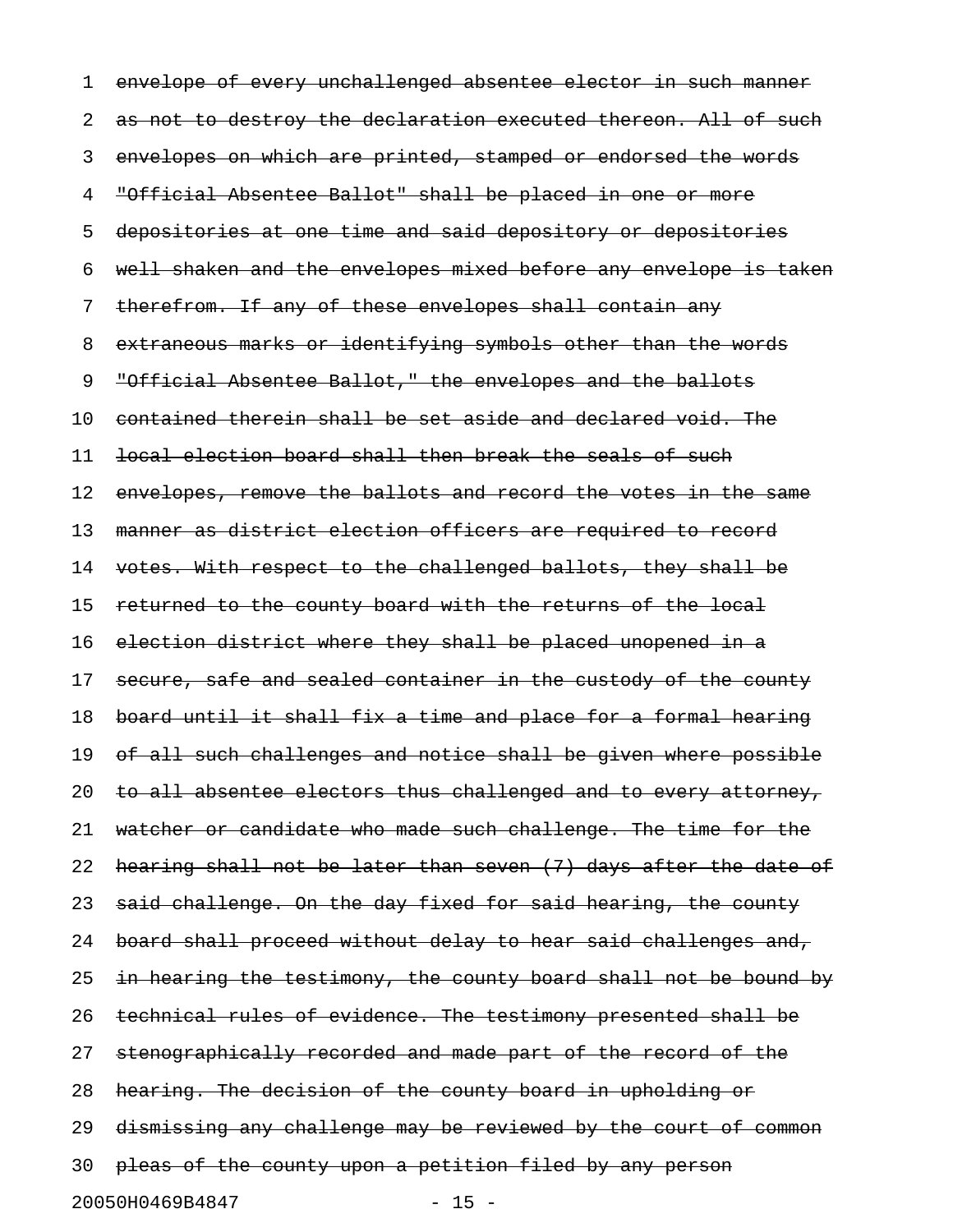1 aggrieved by the decision of the county board. Such appeal shall 2 be taken, within two (2) days after such decision shall have 3 been made, whether reduced to writing or not, to the court of 4 common pleas setting forth the objections to the county board's 5 decision and praying for an order reversing same. Pending the 6 final determination of all appeals, the county board shall 7 suspend any action in canvassing and computing all challenged 8 ballots irrespective of whether or not appeal was taken from the 9 county board's decision. Upon completion of the computation of 10 the returns of the county, the votes cast upon the challenged 11 official absentee ballots shall be added to the other votes cast 12 within the county.

13 (f) Any person challenging an application for an absentee 14 ballot or an absentee ballot for any of the reasons provided in 15 this act shall deposit the sum of ten dollars (\$10.00) in cash 16 with the local election board, in cases of challenges made to 17 the local election board and with the county board in cases of 18 challenges made to the county board for which he shall be issued 19 a receipt for each challenge made, which sum shall only be 20 refunded if the challenge is sustained or if the challenge is 21 withdrawn within five (5) days after the primary or election. If 22 the challenge is dismissed by any lawful order then the deposit 23 shall be forfeited. All deposit money received by the local 24 election board shall be turned over to the county board 25 simultaneously with the return of the challenged ballots. The 26 county board shall deposit all deposit money in the general fund 27 of the county. 28 Notice of the requirements of subsection (b) of section 1306 29 shall be printed on the envelope for the absentee ballot. 30 Section 5. The amendment of sections 1302.1, 1306 and 1308

20050H0469B4847 - 16 -